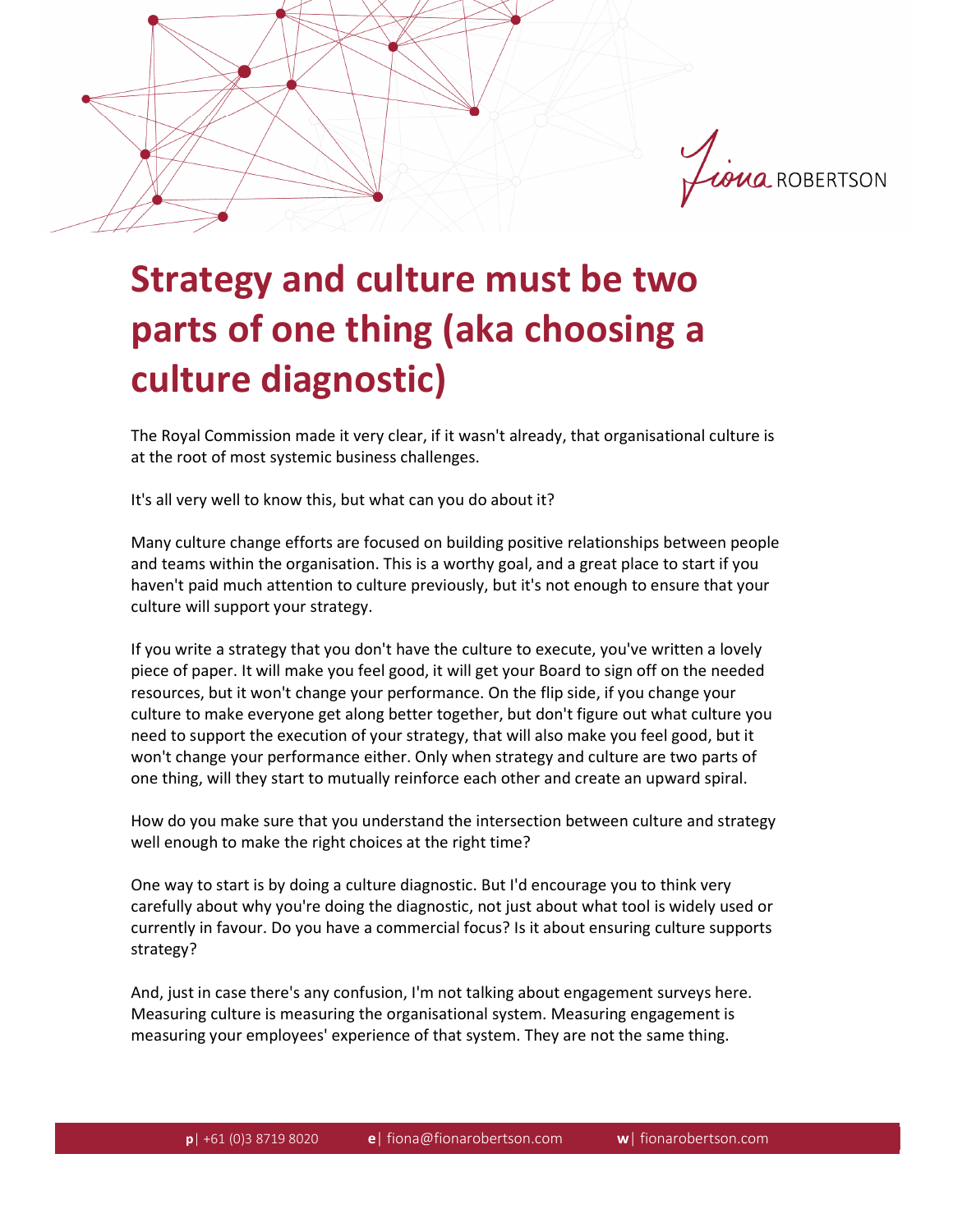I've spent decades thinking about this stuff and looking at alternatives and I've come to the conclusion that there are very few culture diagnostics that fulfil the criteria of ensuring strategy and culture can be examined through one lens. Organisational Health measures come the closest of anything I've seen.

There is a category of culture diagnostic tools that take a position. They say, for example, that 'blue' is good and 'red' and 'green' are bad. And, whilst I completely acknowledge that there are different types of 'blue' (practitioners in this space will know what I'm on about here), it remains true that, unless everyone has the same strategy, they don't need the same culture. Having said that, there are times these kinds of diagnostics are helpful and I've seen them work well when the conditions are right. Smaller organisations that haven't done much work on leadership can find they provide a huge boost to employee engagement and make everyone happier, but they don't do the job of allowing culture and strategy to be considered together.

## *So if you're trying to link culture with strategy, Organisational Health is the place to focus.*

Measures of Organisational Health are not new, nor are they hard to find if you've got enough money to pay the larger consulting firms. I've had direct experience of the McKinsey Organisational Health Inventory (OHI) and it's a truly superb tool, though as you might expect it's also a sophisticated and nuanced one and requires sufficient focus on interpretation to be translated into practical application. The other big strategy consulting houses have similar tools and, if you can afford them, knock yourself out. Just make sure you're internally resourced to take full advantage of what they tell you.

But there are thousands of organisations for whom using those tools is the equivalent of mowing the lawn with a Sherman tank. They're just overkill. You're unlikely to have the internal resources to really get the most out of using something like that, let alone the budget to do them in the first place.

In an ideal world there would be a tool that looks at organisational health in a wholistic way that encompasses strategy and culture, has a robust evidence base that reflects sustainable organisational performance, is easy to implement and provides you with a culture blueprint that supports and informs strategy. And won't cost the earth to do.

*Turns out there is. It's called the Denison.* 

The Denison is widely used in the US and Europe, but less well-known in Australia. It has a fantastic evidence base from decades of research on sustainable organisational performance. And it costs about 15% of an equivalent tool from a large consulting firm.

I recently ran the Denison to great effect with a client who has about 1,000 staff. Here's the process we followed to give you an example of how it can work. The process was at least as important as the tool.

First there's a survey. For this client we added the culture questions to their already planned engagement survey and all their people answered both sets of questions in one

Liona ROBERTSON